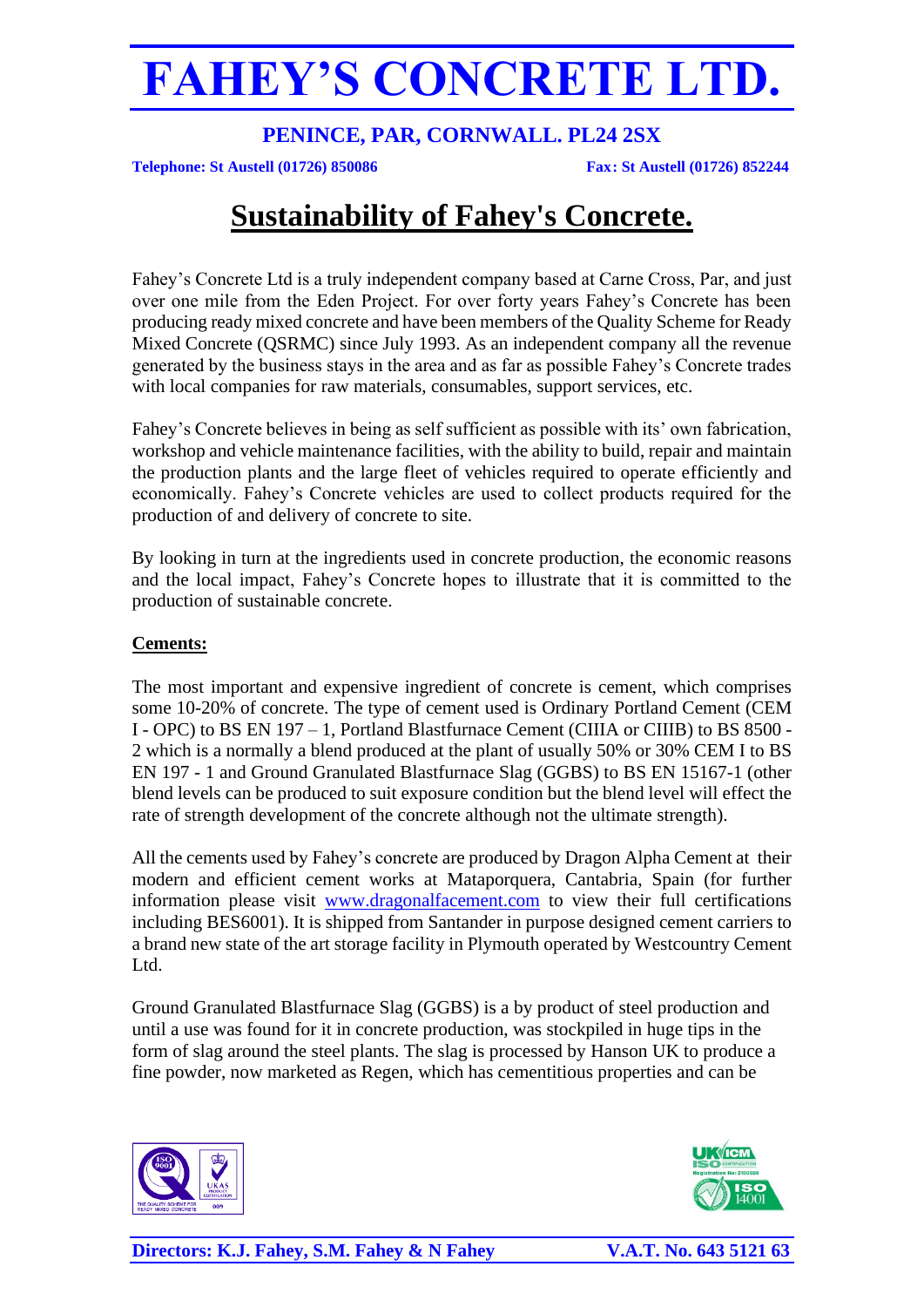## **PENINCE, PAR, CORNWALL. PL24 2SX**

**Telephone: St Austell (01726) 850086 Fax: St Austell (01726) 852244**

### **Page 2 of 4.**

blended at the concrete plant with CEM I in the proportions specified in BS 8500–2 to produce a cement. Concretes produced with this type of cement have enhanced chemical resistance and although this type of concrete has a slower rate of strength gain, it continues to increase in strength over a longer period and ultimately results in a stronger and more durable product. The GGBS is now taken by ship from Port Talbot in South Wales to Teignmouth in Devon to utilise shipping movements and reduce road traffic.

All cements are collected from Plymouth and Teignmouth by Fahey's Concrete fleet of cement tankers. Although it is not practical to carry other products in cement tankers, liquids cannot be carried because of the tanks which have to be kept dry to prevent hydration of the cement, foodstuffs are out of the question, china clay in powder form is usually carried in tipper lorries, and not many other powders are stored in silos which require pressurised discharge, every effort is made to utilise our fleet as efficiently as possible. Having plants at St Austell, Camelford and Okehampton, and making cement deliveries on behalf of other companies throughout the South West, usually means that the tankers fit in as many loads on a round trip as possible.

All cements are stored in silos, which are now all fitted with modern reverse air filter systems, which allow the discharge of cement under pressure with no contamination to the air. This process is constantly monitored and scrutinised by the local Environmental Health Officers and forms a major part of our ISO 14001 accreditation.

### **Aggregates:**

The bulk of all concrete, 70-80%, is in the form of stone chippings and sand, which are referred to as aggregates. The aggregates used by Fahey's concrete are all purchased locally and like the cement is mostly transported by the Fahey's Concrete fleet of tipper lorries or by local haulage companies and again where possible the trucks are utilised as efficiently as possible by careful planning of each days deliveries.

Most of the aggregates now used are by products of the china clay industry, for each tonne of china clay produced, many tonnes of what may be classed by the china clay producers as waste are produced. The landscape of mid Cornwall is dominated by waste tips, which contain millions of tonnes, or stone, which could be crushed to produce chippings, and sand which could be extracted for use in concrete. Traditionally some sand has always been produced, but there is a lot more which could be done and Fahey's Concrete are actively trying to reduce the waste tips by persuading the producers to extract more sand.



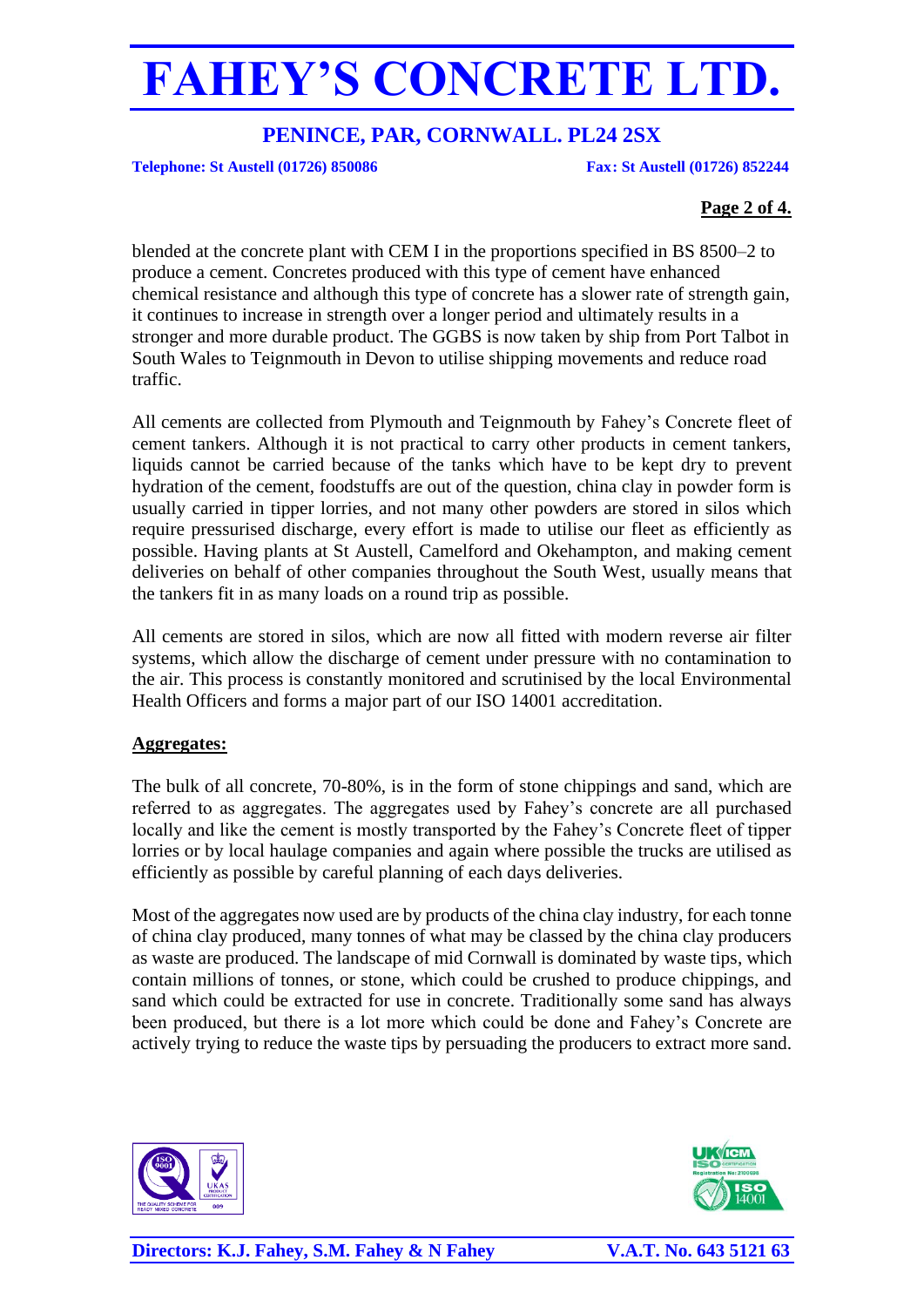## **PENINCE, PAR, CORNWALL. PL24 2SX**

**Telephone: St Austell (01726) 850086 Fax: St Austell (01726) 852244**

### **Page 3 of 4.**

Since the introduction of the so called "Quarry Tax" by the Government, more stone discarded by the china clay industry is being crushed to produce chippings, but again there is still a huge amount of suitable stone being buried in waste tips.

All of the aggregate used by Fahey's Concrete in normal concrete production now comes from this source.

### **Water:**

Some 7-10% of fresh concrete is water, which is taken from the South West Water mains supply and every effort is made to ensure wastage is kept to a minimum. The largest volume of water used by Fahey's Concrete is used at the end of each day to wash concrete residue out of the concrete delivery vehicles, again kept to a minimum, and the use of borehole water for this purpose is being considered.

The disposal of this "wash-out" water is a major environmental problem, but the regulating bodies have praised Fahey's Concrete for the method used. The water is discharged into a sump where most of the solids settle out and the dirty water and silt pass through a living reed bed, which purifies the water before it passes into some boggy ground. Eventually the water finds its way back into local natural watercourses, which are abundant in wildlife and apparently free from any pollution. The sump is occasionally emptied and this material can be used for hardcore and fill materials. Work is also in hand to build a water treatment plant at the Okehampton depot to use even more recovered water.

### **Water Reducing Admixture (WRA):**

Water Reducing Admixtures are used in most concretes and although a concrete consists of considerably less than 1% the WRA plays an important part in the production of concrete by reducing the amount of water used which enables a reduction in the amount of cement used, this is due to the direct relationship between the strength of concrete and the Water/Cement ratio.

## **Economics & Local Impact:**

As stated Fahey's Concrete is a completely local company and wherever possible use local suppliers and contribute considerably to the local economy. The introduction of larger and more fuel efficient vehicles including several  $8.0<sup>m</sup>$  trucks, reduces the number of lorries required to deliver the quantities needed for many construction projects and every effort is made to plan delivery routes to avoid making an impact on local communities.